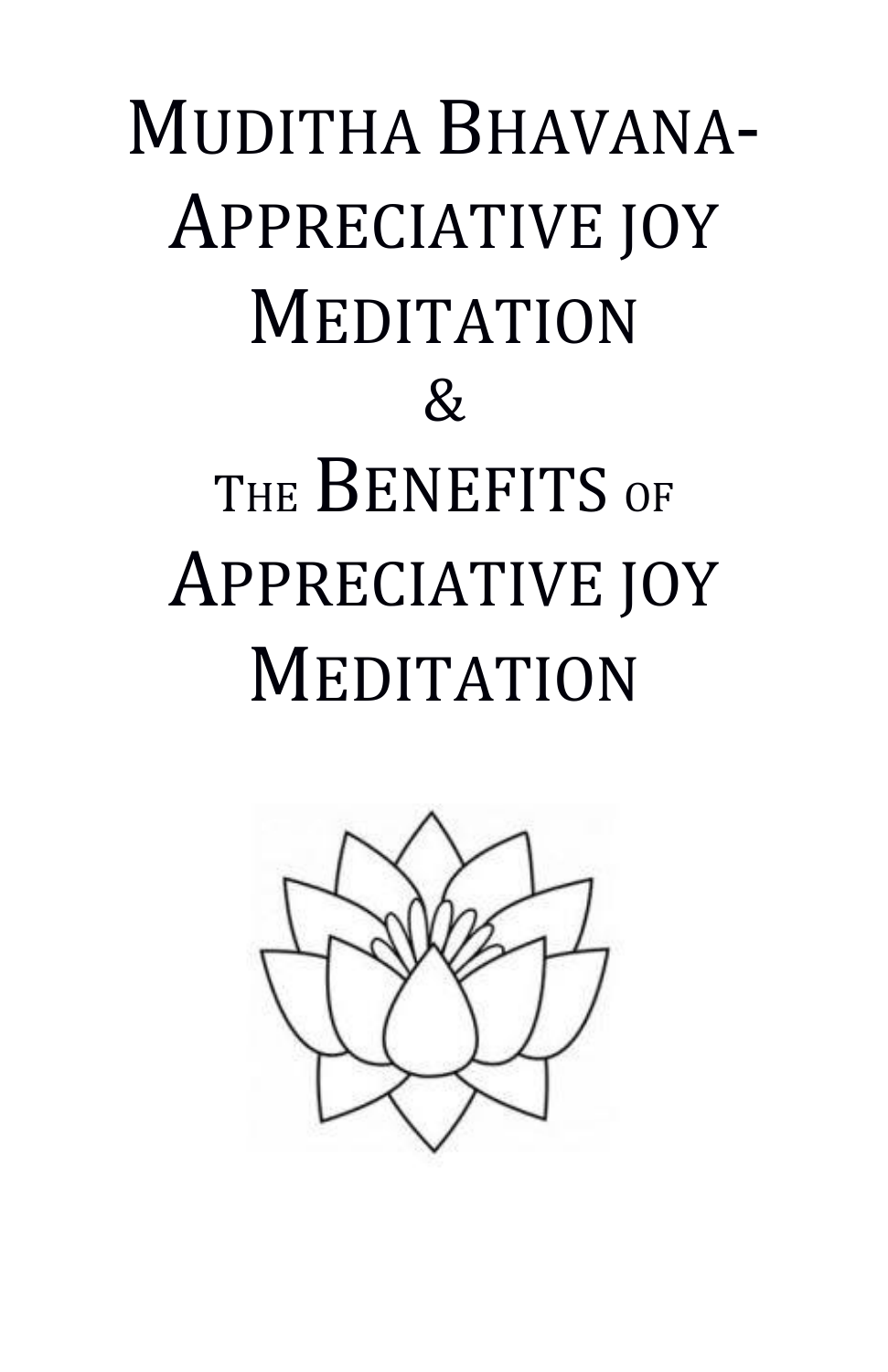May I live long May my power increase. May my beauty increase. May my pleasure increase. May my fame increase. May my praise increase. May my wisdom increase.

As I wish for myself, May all beings **in this place** live long May their power increase. May their beauty increase. May their pleasure increase. May their fame increase. May their praise increase.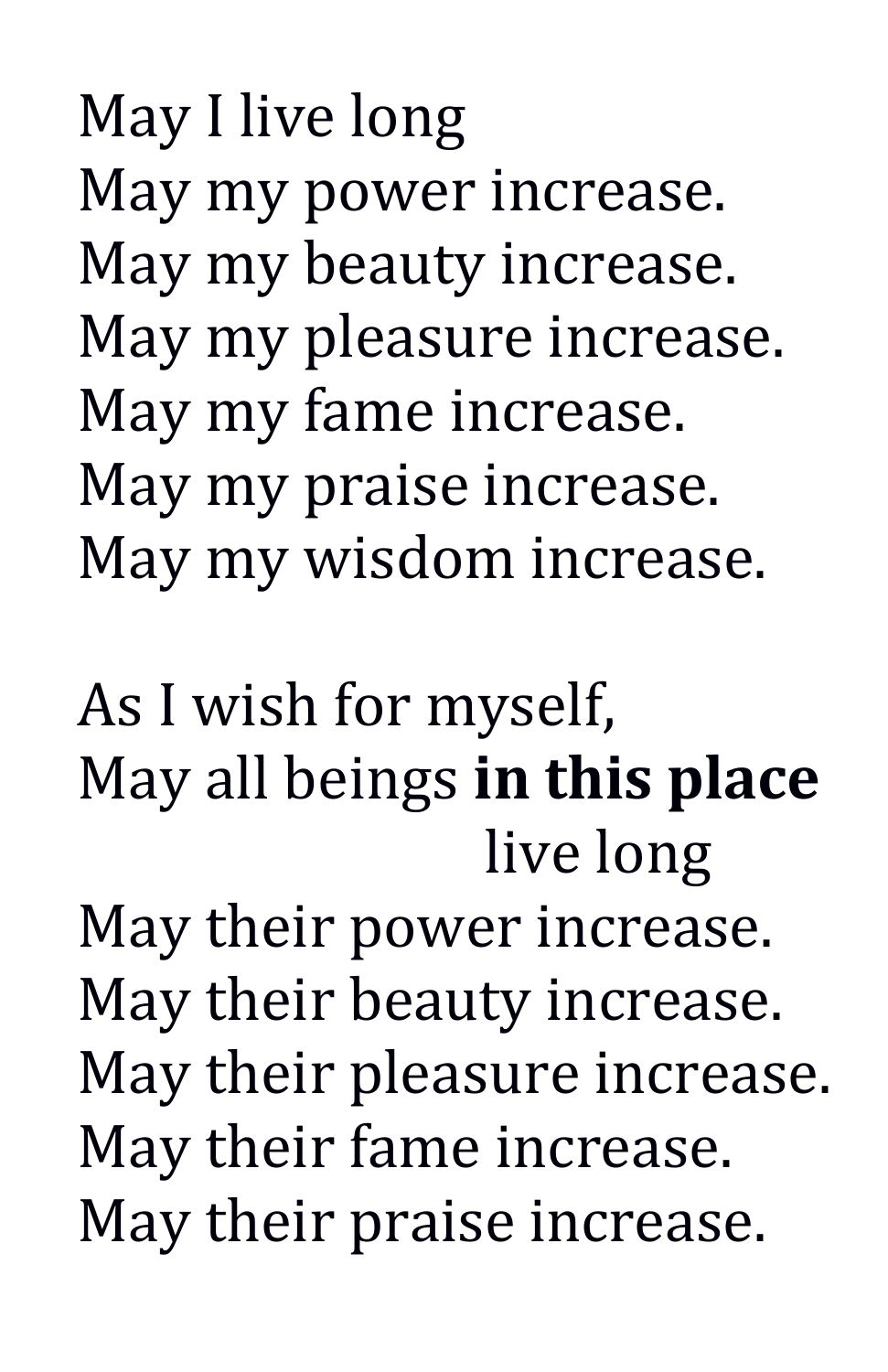May their wisdom increase.

May all beings **in this city** live long May their power increase. May their beauty increase. May their pleasure increase. May their fame increase. May their praise increase. May their wisdom increase.

May all beings **in this province** live long May their power increase. May their beauty increase. May their pleasure increase.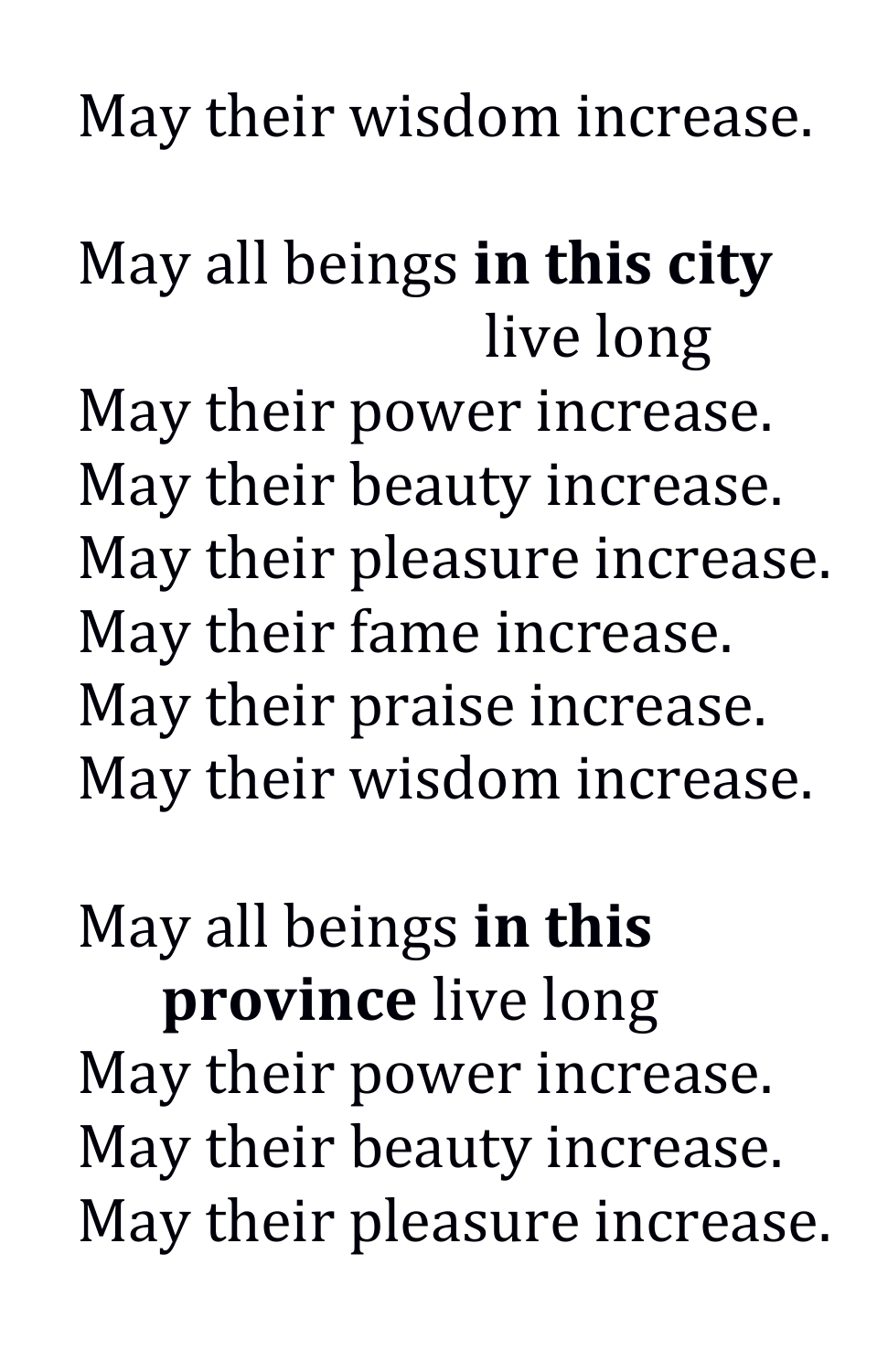## May their fame increase. May their praise increase. May their wisdom increase.

## May all beings **in this country** live long May their power increase. May their beauty increase. May their pleasure increase. May their fame increase. May their praise increase. May their wisdom increase.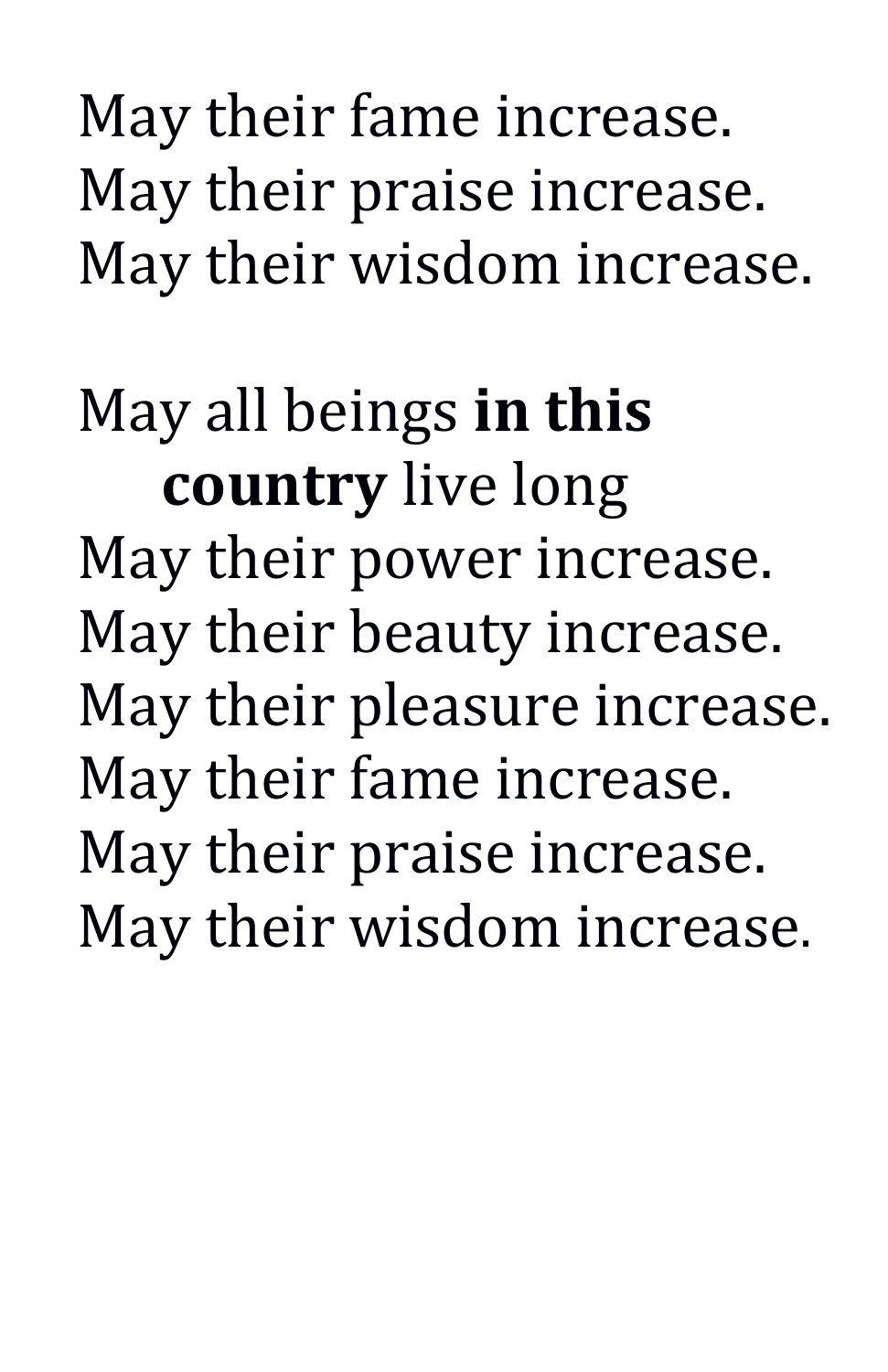## May all beings **in this world** live long

May their power increase. May their beauty increase. May their pleasure increase. May their fame increase. May their praise increase. May their wisdom increase.

May **all beings** live long May their power increase. May their beauty increase. May their pleasure increase. May their fame increase. May their praise increase. May their wisdom increase.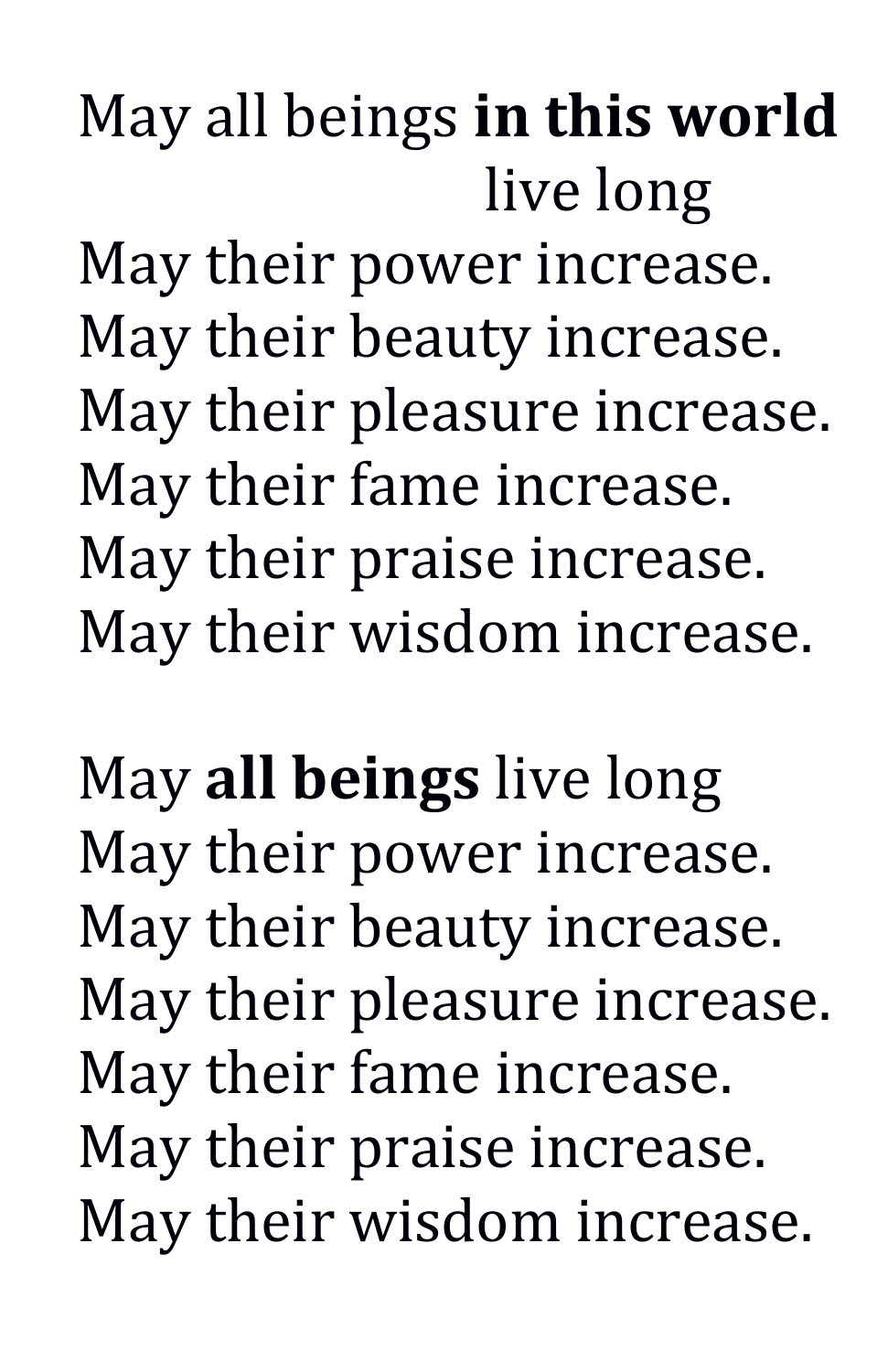*Appreciative Joy meditation can be practiced in four postures: walking, standing, sitting, and lying down. At first, you may say the words of the meditation softly and then meditate silently.*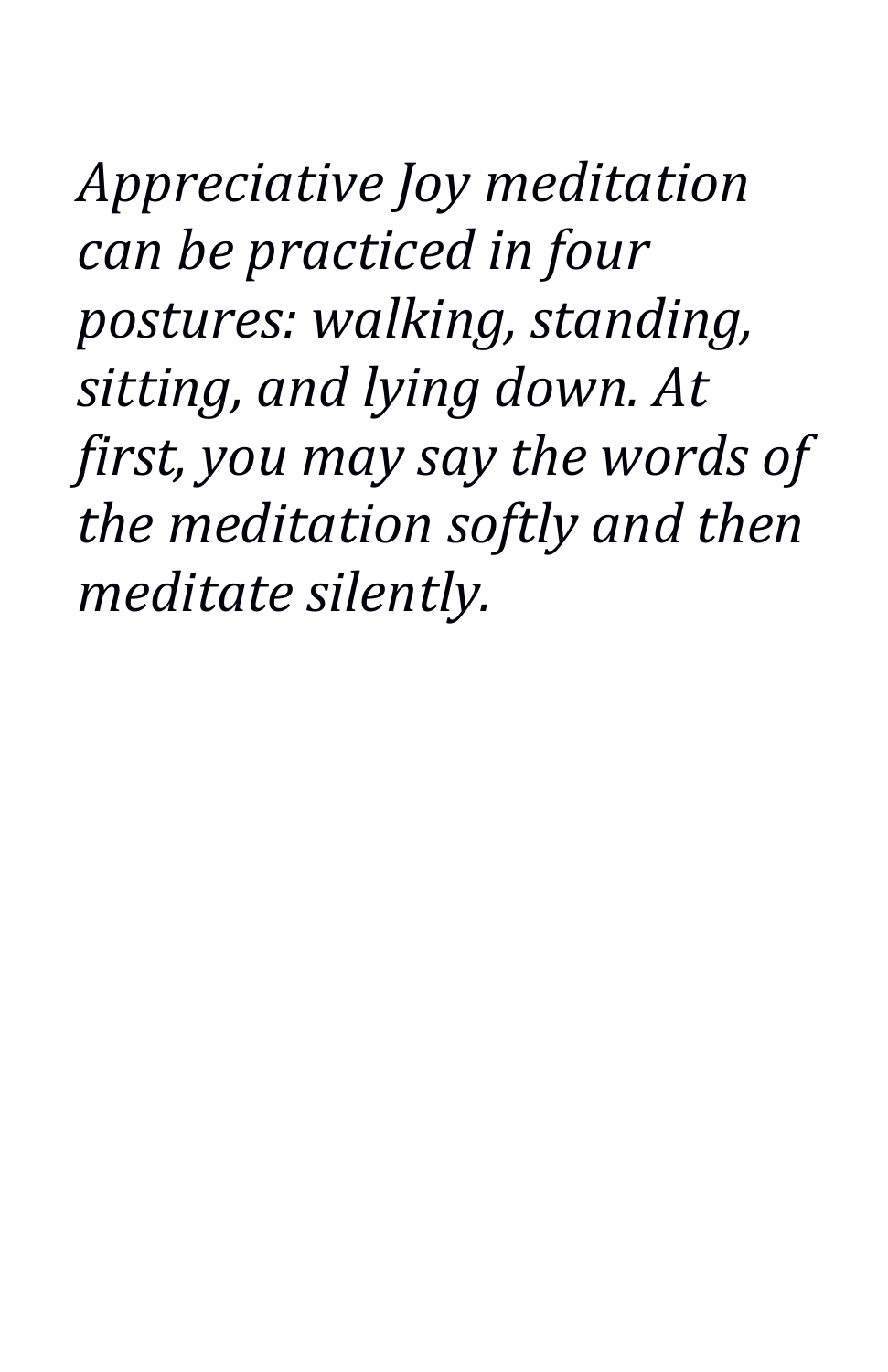### Benefits of Appreciative Joy Meditation

- One can eradicate jealousy or envy.
- One can overcome apathy.
- If one does not attain a higher stage of enlightenment, one will be reborn in the brahma world.